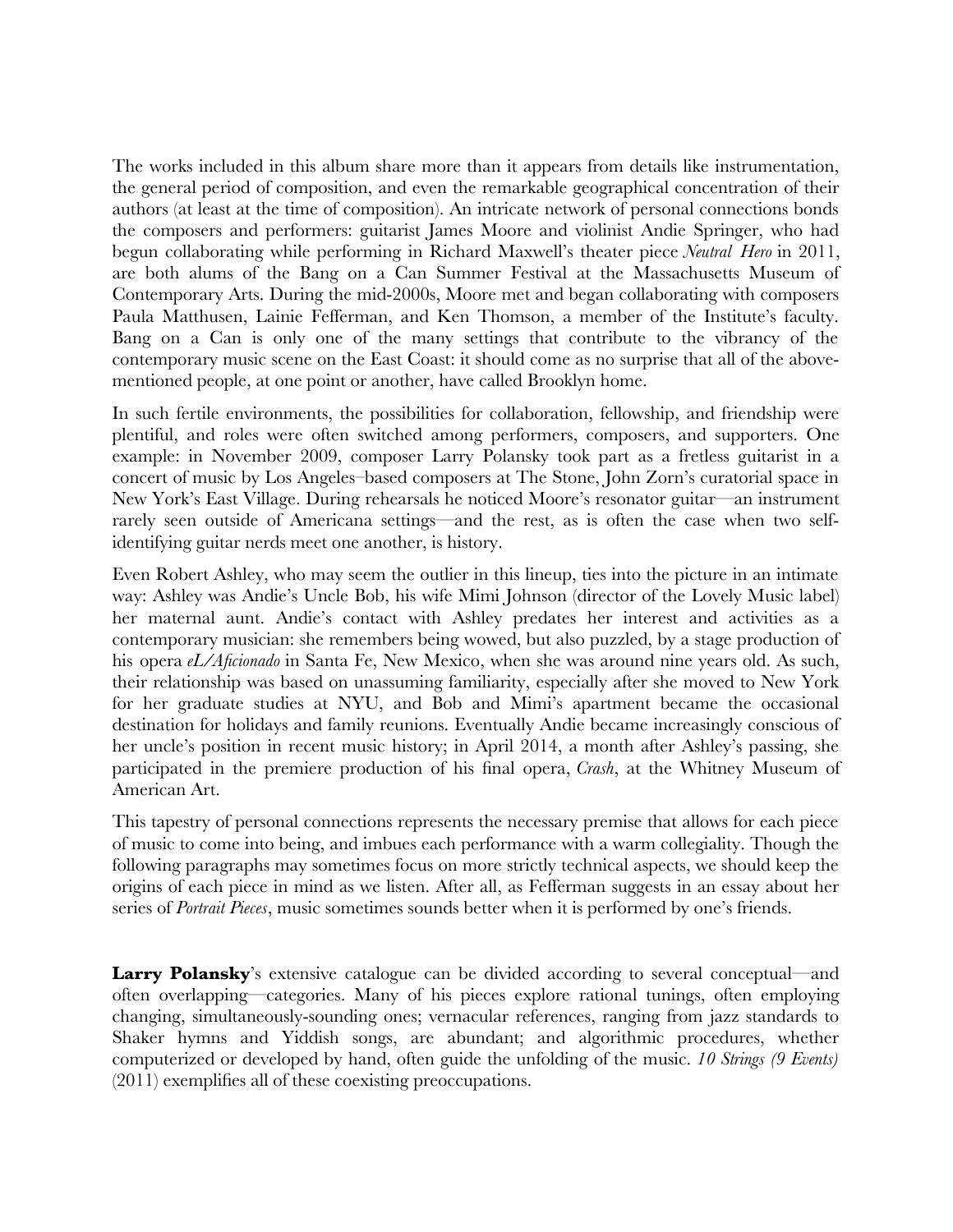This piece is part of a set of works that explores Polansky's idea of morphing, a kind of procedure in which a "source" musical element is gradually transformed into its "target" through a series of intermediate iterations. Morphing can encompass melodies (as in *The Casten Variations* o r *51 Melodies*), harmonies and tunings (see for instance the many pieces of the *Psaltery* set), or sound events. Here the transformation occurs between an original ostinato pattern, which repeats to act as structural scaffolding, and a number of musical items—the titular "nine events"—such as single pitches, aggregates, melodic fragments, or silences, which the performers can insert ad libitum within the repeated ostinato, eventually replacing the repetitive texture with an irregular one.

The unmistakably brash sound of the resophonic guitar provides an immediate connection to many American vernacular genres. This timbral element is further highlighted by Polansky's specifcation that the initial ostinato in *10 Strings* should be played as a combination of open strings and double- or triple-stops on the low strings (easily obtained by fretting/depressing the strings perpendicularly at a given position). In combination with the harmonic-based tuning of the open strings (which evokes those of lap steel and Dobro guitars in country and bluegrass circles, though involving much higher primes in this case), these idiomatic choices result in a driving, gritty, yet glowing sonority, a fttingly contrasting canvas for the much more diaphanous quality of the intervening events. A graceful coda, played entirely in harmonics of D, signals the completion of the process, and provides a natural bridge to the next composition on the record, which centers around the same pitch.

**Paula Matthusen**'s *in absentia* (2008) features an electronic accompaniment that gradually becomes more harmonically complex, rising through the frst eleven harmonics over the fundamental, before settling on a simpler open fourth (A–D, three octaves above). Over the still harmonic canvas, only marginally disrupted by the beating tones from a pair of closely-tuned crystal glasses, guitar and violin weave a fligree of sustained tones, fragmented melodies, and feeble harmonics.

As with other pieces by the composer, the physical elements of sound are harnessed to explore perceptual and psychoacoustic connections. In this case, as Matthusen explains in her notes, the piece "examines by way of sonic resonance ideas of memory, and how repetition of the facets of the remembered may eventually create its own patterns in absence of the thing remembered." In live performance, the idea of absence is represented by the inconspicuous deployment of the electronic part, which should use a system small enough to be mounted on the back of the guitar, thus remaining hidden from view and blending with the instrument's own resonance.

The piece also reflects Matthusen's own experience: *in absentia* was among the first pieces she composed after leaving Berlin, where she worked in the electronic music studios of the Universität der Künste on a Fulbright Fellowship from 2005–2007, and refects the realization that leaving from and returning to a place (with all of its accompanying memories, connections, and experiences) are two unique and often irreconcilable experiences. Originally commissioned by violinist Daniella Strasfogel and pianist Clemens Hund-Göschels, it was adapted for guitar and violin on occasion of James and Andie's inaugural tour in 2011.

The title of this album, *Gertrudes,* alludes to Gertrude Stein, author of the three poems that served as an inspiration and title to **James Moore**'s compositions included therein. These pieces, each a single page in length, function as springboards for improvisation, the notation oscillating between being fully specifed and merely indicative of gesture and contour. The format brings to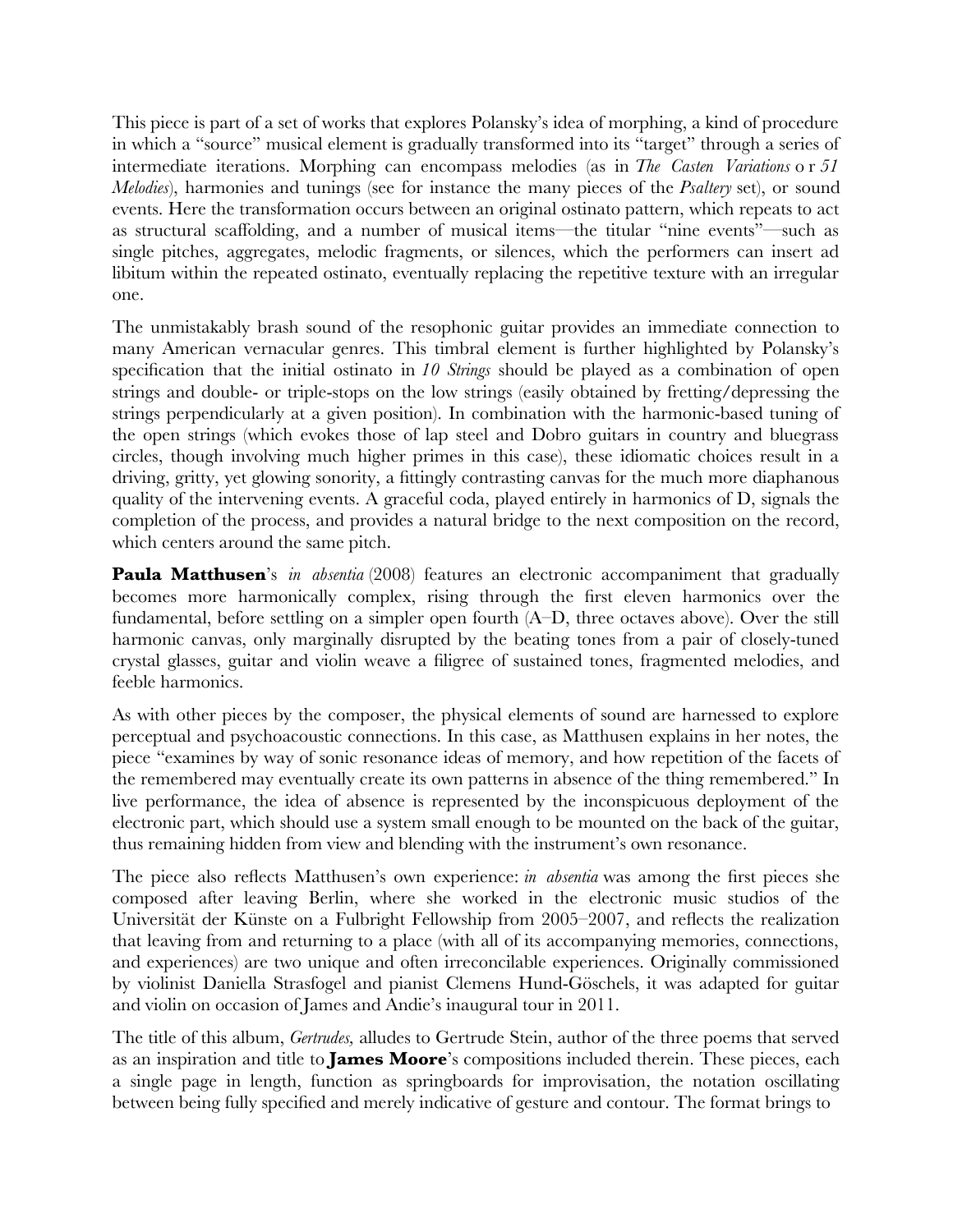mind the notation of John Zorn's *The Book of Heads*, a set of thirty-fve etudes, most consisting of a single staff of minuscule notation incorporating graphical and short-hand elements; this really comes as no surprise, given Moore's extensive experience performing this and several other works of Zorn's, both as a soloist and in ensembles like the electric guitar quartet Dither.

*Suspicions* (2015) (whose text reads "He was suspicious of it and he had every reason to be suspicious of it.") opens with prescribed "horrible, scratchy sound" from the violin, and pipecleaner scrapings on the low strings of the guitar, to appropriately unnerving effect. The two musicians move in loosely synchronized unison, generating an intriguing kind of heterophony as they move in and out of notated and improvised sections. In *Look Like* (2014) ("Look like look like it and he had twenty and more than twenty of them too. The great question is is it easier to have more than were wanted and in that case what do they do with it.") the heterophonic texture returns, this time in the context of more conventional pitched writing. The instruments shadow one another, as the music rises and falls in a series of rhythmically steady see-saw patterns. The last piece in the set, *A Wish* (2014) ("And always not when absently enough and heard and said. He had a wish.") strikes a whimsical medium between its precedents, featuring both pitched and unpitched sounds, extreme scordatura (the lowest string of the guitar is dropped down a sixth from E to a G), and glowing harmonic consonances, before the fnal gesture in the violin suggests a stratospheric takeoff.

The music of composer and multi-instrumentalist **Ken Thomson** often elicits comparisons to his own energetic stage presence, whether he is performing as a member of the Bang on a Can All-Stars, with the punk/chamber/jazz crossover band Gutbucket, or leading the Asphalt Orchestra, an eclectic marching band self-described as "an outdoor guerrilla musical force." The opening of *Deafening Irrelevance* (2011), with a solo of stabbing guitar dyads, would seem to lean in a similar high-octane direction; as the piece unfolds, however, contrasting settings and intricate subtleties uncover additional layers to the overall form. Despite his genre-bending musical activities, in fact, Thomson's compositions tend to eschew overt idiomatic allusions in favor of a more abstract harnessing of the raw elements of music.

A repeat of the incipit is marked by the entrance of the violin, whose more continuous if mercurial lines provide the irregular accents of the guitar with a new context. Eventually the tempo relents a bit, offering a modicum of respite to listeners and performers alike; the violin's lines relax, and the guitar accompaniment recedes into a dogged background ostinato. Once everyone has had a chance to catch their breath, the energy revs back up in a long, protracted climax that pushes the violin to the extreme of its range, frst in long tones, and then in frenetic sixteenths. After an abrupt pause, the fnal section of the piece emerges akin to a ringing in our ears. Violin and guitar slide slowly between pitches, approximating the contours of each other's lines in a kind of loose invertible counterpoint.

Thomson's title alludes to his concept of the piece as a sort of primal scream, a guttural expression of his frustrations with the loudness and short-sightedness of the contemporary world. From a musical standpoint, we can trace these expressive concerns to explicit compositional choices, such as the enthusiastic embracing of the resophonic guitar's explosive attack and ability to cut through, and more generally in the challenging nature of the writing, meant to push the performers to the limits of what he refers to as the "just barely possible."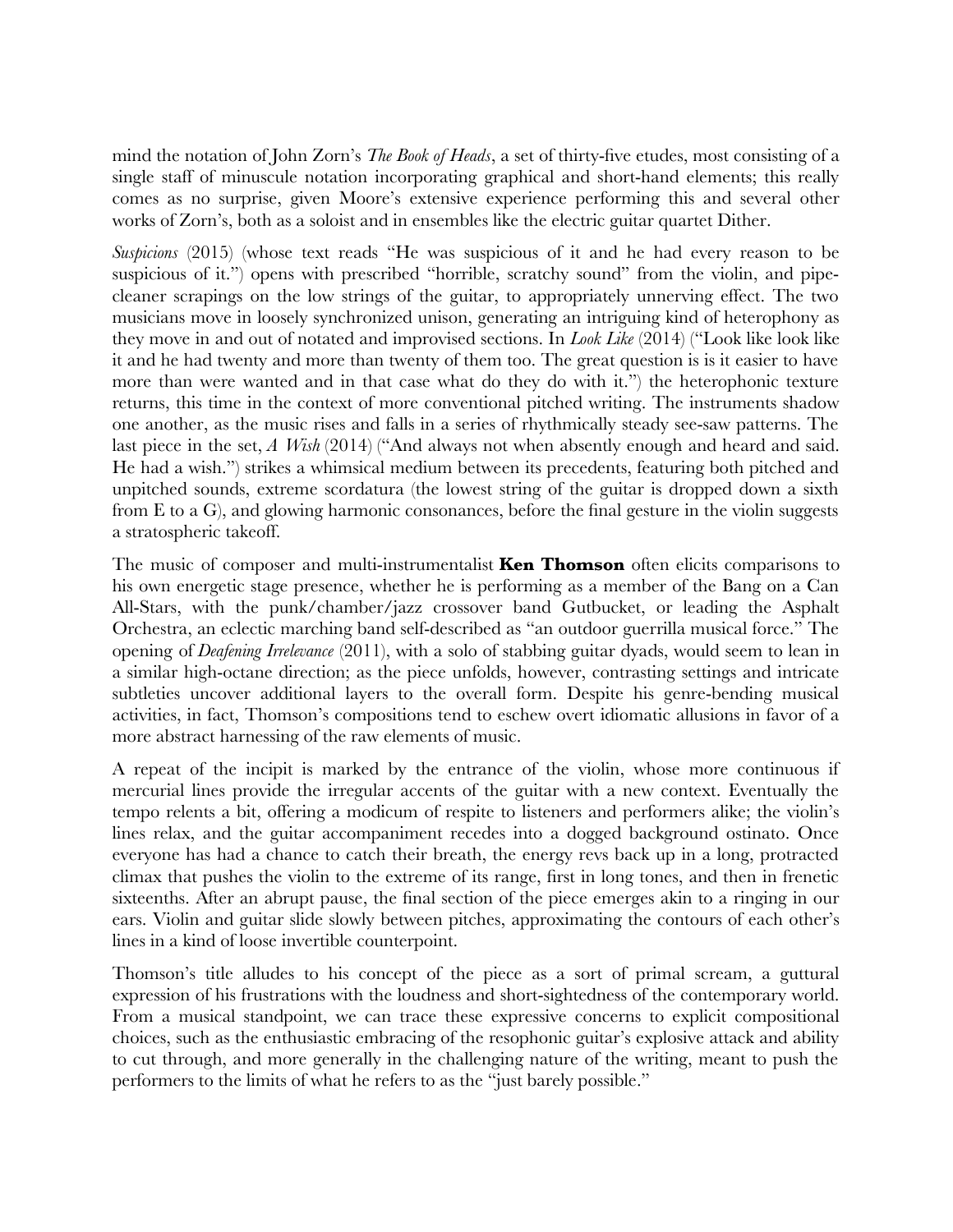When Springer joined **Lainie Fefferman**'s post-classical chamber band Phthia (also featuring Moore on guitar and banjo, clarinetist Sara Budde, and Missy Mazzoli and Mila Henry on melodica), the composer wrote the aptly-titled *Fiddly Tune* (2012) as a welcome piece for the newest member. Eventually Andie and James reworked the piece for their duo project, distilling it down to its essential components. *Fiddly Tune* begins with an improvisation that gradually coalesces into a theme from an imaginary tradition, its Dorian color evocative of Celtic idioms. Two-against-three polyrhythms (both between and within the instrumental parts) explode the surface simplicity into kaleidoscopic metrical patterns; the same concept translates to timbre and texture in the fnal section, when the players double their parts by vocalizing a monosyllabic chant.

Until 2010, **Robert Ashley**'s only work for solo violin (or other bowed string instrument) was *How Can I Tell the Difference* (Version 2), written in 1972 when he was the director of the Center for Contemporary Music at Mills College. This piece uses electronically reversed reverberations, controlled by the performer, to replicate the striking effect of hearing a motorcycle approach through a network of tunnels, which had been built by the U.S. Army in the San Francisco Bay Area as a possible evacuation route in case of a Pacifc invasion. The sound of the incoming motor dovetailed seamlessly with the decay of one of the tunnel's steel doors slamming shut, which Ashley had been attempting to capture, fascinated by its long decay.

Nearly forty years later, the composer responded to Andie's inquiry about other solo violin music with the offer to write a new piece. *For Andie Springer Showing the Form of a Melody, "Standing in the Shadows," by Robert Ashley* (2010) opens with a rhythmic recitation of the entire title, a device that brings to mind Ashley's long-standing interest in the intrinsic musical qualities of everyday speech. Subsequently, the piece unfolds as eight sections, each sixteen bars in length, gradually sounding out a lilting melody in  $3/4$ , accompanied in this recording by a bowed ostinato downbeat on guitar. The score prescribes that the violin should play downbows with "the quality of a sigh," and upbows characterized by a feeling of anticipation. This rhythmic device references the playing style of an old-fashioned waltz, the kind that might have been played by the composer's grandmother, whom he remembers as "a porch violinist." The element of nostalgia is furthered by the prescription to play in an intimate yet unaffected manner, as if performing for private enjoyment. The shorter, "encore" version of the piece, which is built of consecutively transposed fragments from the fnal section of the piece, can optionally be performed immediately following applause, and functions here as a ftting close to this collection of personal musical moments.

—Giacomo Fiore

*Giacomo Fiore is an Italian-born guitarist and musicologist who lives in San Francisco. He teaches a broad range of historical and critical courses at the San Francisco Conservatory, the University of California, Santa Cruz, and the University of San Francisco.*

Longtime friends and collaborators **James Moore and Andie Springer** enjoy active careers as performers in New York's thriving creative-music scene. James and Andie began performing as a duo in 2011 while on tour with playwright Richard Maxwell's *Neutral Hero*, an acclaimed theater production for which they were onstage multi-instrumentalists and actors. Traveling to cities in Belgium, France, Austria, Germany, The Netherlands, Ireland, Canada, and the United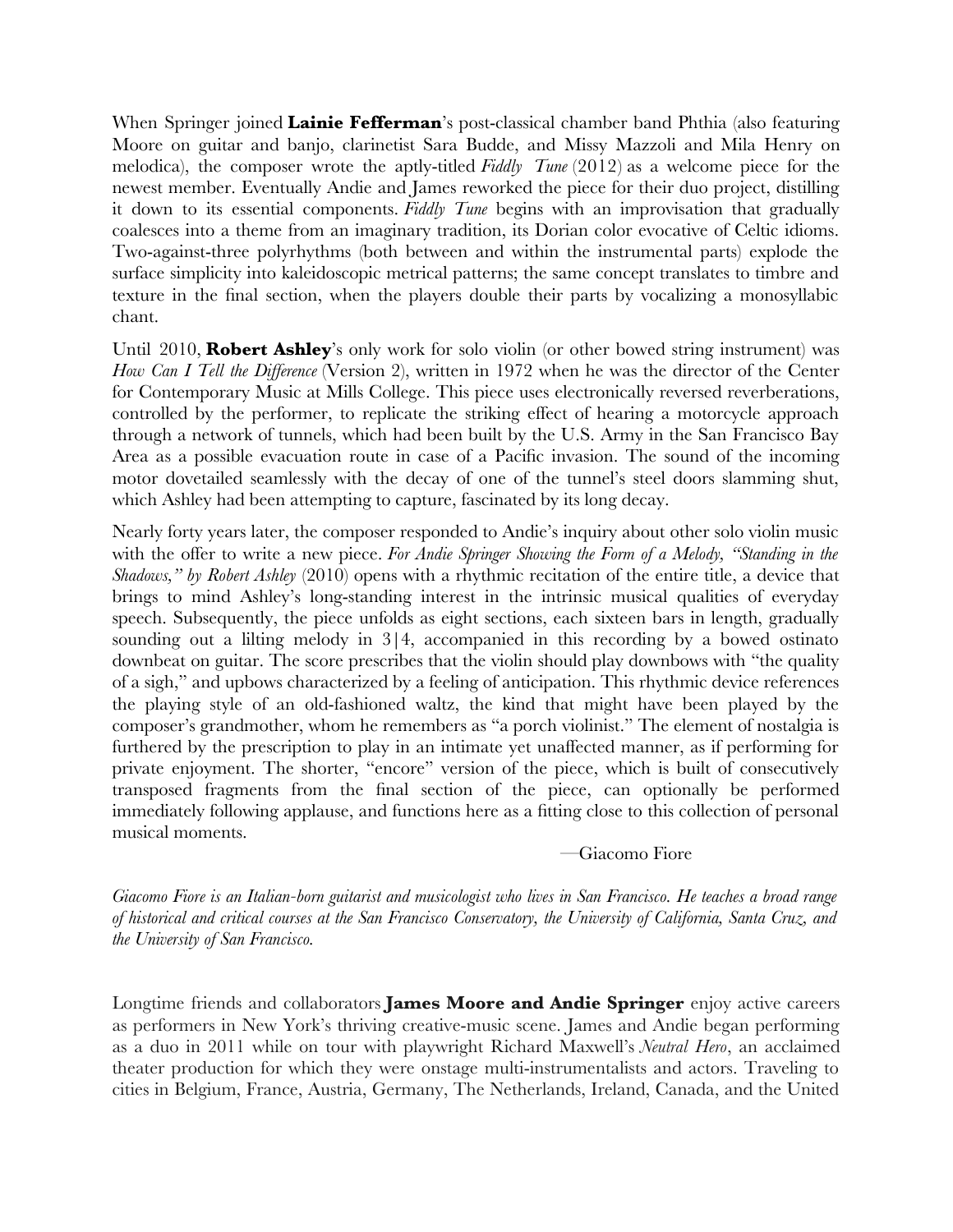States, James and Andie saw the opportunity to bring a new project on the road with them. They assembled a repertoire of contemporary compositions by their friends and colleagues, all written or adapted for the duo and their unconventional instrumentation of violin and steel-string resonator guitar. Rehearsing in hotel rooms between long travel days, they brought their unique program to a wide array of concert halls, art galleries, experimental venues, and house parties, often commuting from an evening theater show to play an after-hours set. James and Andie continue to perform and commission new works, collaborating with an eclectic community of composers, actors, writers, and visual artists. [www.jamesandie.com](http://www.jamesandie.com/)

**Robert Ashley** (1930–2014) is particularly known for his work in new forms of opera. In Ann Arbor in the 1960s, Ashley organized the ONCE Festival and directed the legendary ONCE Group, with whom he developed his frst operas. Throughout the 1970s, he directed the Center for Contemporary Music at Mills College and toured with the Sonic Arts Union. He produced and directed *Music with Roots in the Aether*, a 14-hour television opera/documentary about the work and ideas of seven American composers. His opera for television, *Perfect Lives*, is widely considered the precursor of "music-television." Stage versions of *Perfect Lives*, *Atalanta (Acts of God)*, *Improvement (Don Leaves Linda)*, *Foreign Experiences*, *eL/Afcionado*, and *Now Eleanor's Idea* toured throughout the U.S. and Canada, Europe, and Asia during the 1980s and '90s. *Dust*, followed by *Celestial Excursions* and *The Old Man Lives in Concrete*, toured from 1999–2012. His last opera, *Crash,* was completed in December 2013. [www.robertashley.org](http://www.robertashley.org/)

Brooklyn composer **Lainie Fefferman**'s (b. 1982) most recent commissions have been from ETHEL, Kathleen Supové, TILT Brass, James Moore, Eleonore Oppenheim, JACK Quartet, and Dither. Her recent evening-length piece *Here I Am* for Newspeak and Va Vocals, the culmination of her residency at Roulette through the Jerome Foundation for the 2013–14 season, was warmly received by a sold-out audience. Starting in April 2015, she began her time at HERE Arts Center as a resident fellow, where she will create a multimedia opera based on ancient mathematical texts for sopranos Mellissa Hughes, Caroline Shaw, and Martha Cluver, with Mantra Percussion and lighting designer Eric Southern. Fefferman is the founder and codirector of Exapno, a New Music Community Center in downtown Brooklyn, a lead organizer of the New Music Bake Sale, and is co-founder of the New Music Gathering, a national new-music event. She received her doctorate in composition from Princeton and continues to be a performing member of the Princeton-based laptop ensemble Sideband. [www.lainiefefferman.com](http://www.lainiefefferman.com/)

**Paula Matthusen** (b. 1978) is a composer who writes both electroacoustic and acoustic music and realizes sound installations. Her work often considers discrepancies in musical space—real, imagined, and remembered. Her music has been performed by Dither Electric Guitar Quartet, Mantra Percussion, the Bang on a Can All-Stars, orchest de ereprijs, the Estonian National Ballet, The Glass Farm Ensemble, James Moore, Wil Smith, Terri Hron, Kathryn Woodard, Todd Reynolds, Kathleen Supové, Margaret Lancaster, Dana Jessen, and Jody Redhage. Awards include the Walter Hinrichsen Award from the American Academy of Arts and Letters, a Fulbright Grant, two ASCAP Morton Gould Young Composers' Awards, the MacCracken and Langley Ryan Fellowship, and the 2014–2015 Elliott Carter Rome Prize. Matthusen is currently Assistant Professor of Music at Wesleyan University.[www.paulamatthusen.com](http://www.paulamatthusen.com/)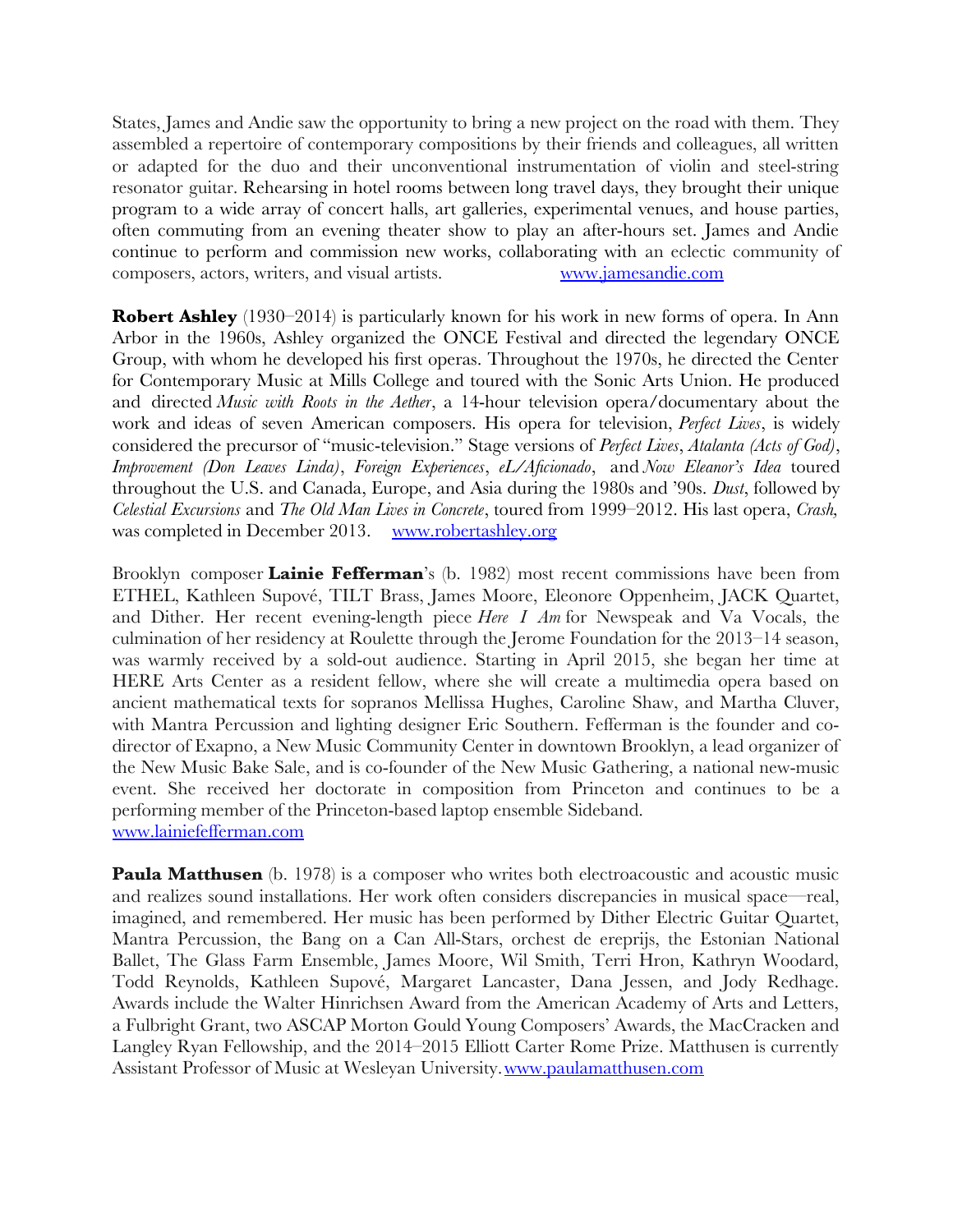**James Moore** (b. 1979) is a guitarist, multi-instrumentalist and composer. He is a founding member of the electric guitar quartet Dither, and performs internationally as a soloist and ensemble player. In addition to pieces for his duo with Andie Springer, Moore's compositional output includes a body of work for his acoustic quartet The Hands Free as well as compositions for Dither, the violin duo String Noise, pianist Kathleen Supové, bassist James Ilgrenfritz, and the Anagram Ensemble. His music has been featured at the Kitchen's LAB series and the Tribeca New Music Festival. [www.jamesmooreguitar.com](http://www.jamesmooreguitar.com/)

**Larry Polansky** (b. 1954) is a composer, theorist, teacher, writer, performer, programmer, editor, and publisher. He lives in Santa Cruz, California, teaching at UC Santa Cruz. He is also the Emeritus Strauss Professor of Music at Dartmouth College, and co-director and co-founder of Frog Peak Music. [www.larrypolansky.com](http://www.larrypolansky.com/)

**Ken Thomson** (b. 1976) is a Brooklyn-based composer, clarinetist and saxophonist. In demand as a composer and freelancer in many settings, he moves quickly between genres and scenes, bringing a fery intensity and emotional commitment to every musical situation. He has recently released a CD of his compositions for the heralded JACK Quartet, entitled *Thaw*, on Cantaloupe Music. His latest project as a composer-performer, called Slow/Fast, was created to meld jazz and contemporary music with a personal bent; the group has released two CDs internationally. He plays clarinet for the Bang on a Can All-Stars. He plays saxophone and is one of the four composers in the punk/jazz band Gutbucket, with whom he has toured internationally to nineteen countries and thirty-two states over sixteen years. He has been commissioned by the American Composers Orchestra, Bang on a Can, and others, and has received awards from New Music USA, ASCAP, and Meet the Composer. [www.ktonline.net](http://www.ktonline.net/)

# SELECTED DISCOGRAPHY

## **Robert Ashley**

*Atalanta (Acts of God)*. Lovely Music LCD 3301. (2 CDs) *Automatic Writing*. Lovely Music LCD 1002. *el/Afcionado*. Lovely Music LCD 1004. *Music From the ONCE Festival 1961–1966.* New World Records 80567. (5 CDs) *Perfect Lives*. Lovely Music LCD 4917. (3 CDs)

# **Lainie Fefferman**

*Tongue of Thorns.* Included on *Dither.* Henceforth Records HNF 108.

## **Paula Matthusen**

*of minutiae and memory*. New Amsterdam Records 31.

## **Larry Polansky**

*Lonesome Road.* New World Records 80566. *The Theory of Impossible Melody.* New World Records 80684. *The World's Longest Melody.* New World Records 80700.

## **Ken Thomson**

*Thaw*. Cantaloupe Records 21095.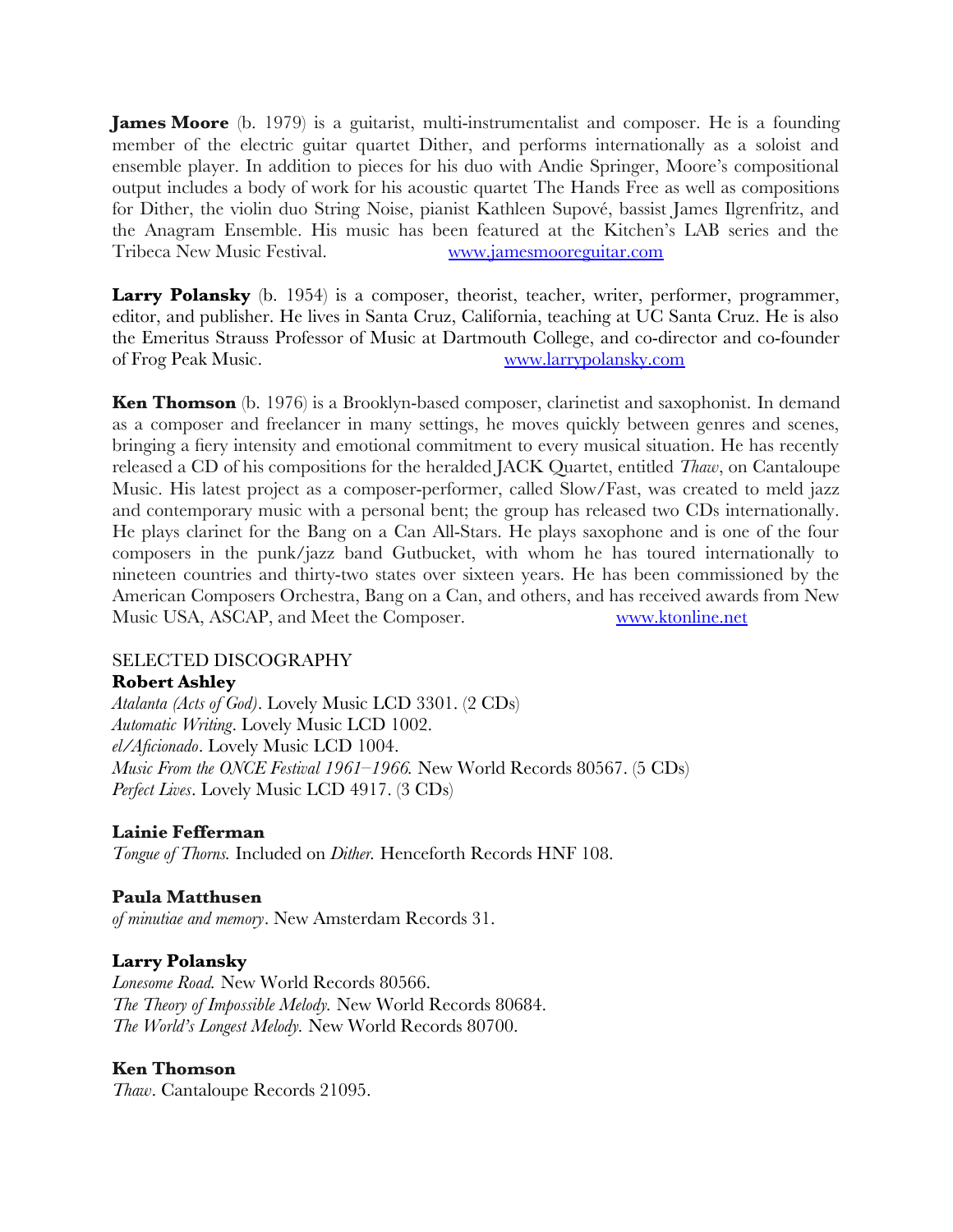## SELECTED BIBLIOGRAPHY

Ashley, Robert. *Outside of Time: Ideas about Music*. Köln: Musiktexte, 2009. Drouot, Alain. "Ken Thomson: Feeling the Payoff." *Downbeat*, January 2015: 20. Fiore, Giacomo. "Heterophonic Tunings in the Music of Larry Polansky." *Tempo* 68, no. 267 (2014): 29-41. Fiore, Giacomo. "The Just Intonation Guitar Works of Lou Harrison, James Tenney, and Larry Polansky." Ph.D. Dissertation, University of California, Santa Cruz, 2013. Gann, Kyle. *Robert Ashley*. Urbana: University of Illinois Press, 2012. Gardner, Alexandra. "Paula Matthusen: Attention to Light." *NewMusicBox*, July 17, 2013. Gardner, Alexandra. "Lainie Fefferman: Strength in Numbers." *NewMusicBox*, October 15, 2014. Oteri, Frank J. 'Larry Polansky: Open Source.' *NewMusicBox*. December 31, 2009. Sheridan, Molly. "Ken Thomson: Energized Complexities." *NewMusicBox*, December 17, 2014. Accessed June 25, 2015.

PUBLISHERS:

Robert Ashley: Robert Ashley (BMI) Lainie Fefferman: ASCAP Paula Matthusen: Rosenthaler Musik (ASCAP) James Moore: James Moore Music (BMI) Larry Polansky: Frog Peak Music (BMI) Ken Thomson: Clusterhocket Music (ASCAP)

Produced by James Moore and Andie Springer Recorded at Future-Past Studios, Hudson NY, January 31–February 2, 2015 Recorded and mixed by Patrick Higgins *in absentia*'s electronic track includes material performed by violinist Daniella Strasfogel Digital mastering: Paul Zinman, SoundByte Productions Inc., NYC Cover art by Kevork Mourad, [www.kevorkmourad.com](http://www.kevorkmourad.com/) Design: Jim Fox

## **This recording was made possible by a grant from the Francis Goelet Charitable Lead Trust.**

We would like to thank the talented composers for their support of this project, Patrick Higgins, Kevork Mourad, Jascha Narveson, Bob Figlio, Paul Tai, Mimi Johnson, Jean Ann Garrish, Richard Maxwell and all of the New York City Players, and our friends and families.

This recording is dedicated to Robert Ashley.

~ James & Andie

## FOR NEW WORLD RECORDS:

Lisa Kahlden, President; Paul M. Tai, Vice-President, Director of Artists and Repertory; Mojisola Oké, Bookkeeper; Paul Herzman, Production Associate.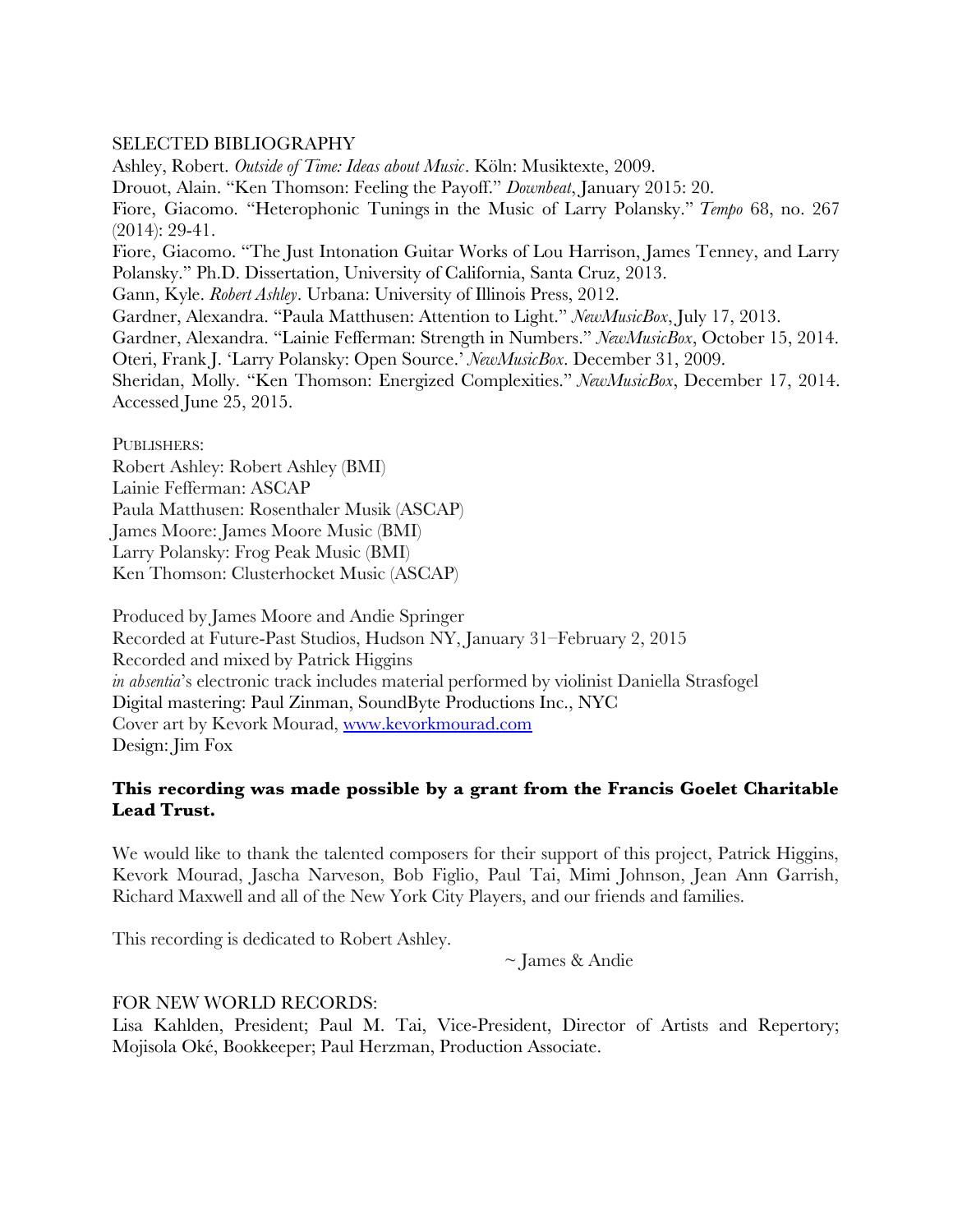## ANTHOLOGY OF RECORDED MUSIC, INC., BOARD OF TRUSTEES:

Herman Krawitz, Chairman; Amy Beal; Thomas Teige Carroll; Robert Clarida; Emanuel Gerard; Lisa Kahlden; Fred Lerdahl; Larry Polansky; Paul M. Tai.

Francis Goelet (1926–1998), *In Memoriam*

For a complete catalog, including liner notes, visit our Web site: www.newworldrecords.org. New World Records, 20 Jay Street, Suite 1001, Brooklyn, NY 11201 Tel (212) 290-1680 Fax (646) 224-9638 E-mail: info@newworldrecords.org ℗ & © 2015 Anthology of Recorded Music, Inc. All rights reserved. Printed in U.S.A.

# **NO PART OF THIS RECORDING MAY BE COPIED OR REPRODUCED WITHOUT WRITTEN PERMISSION OF A.R.M., INC.**